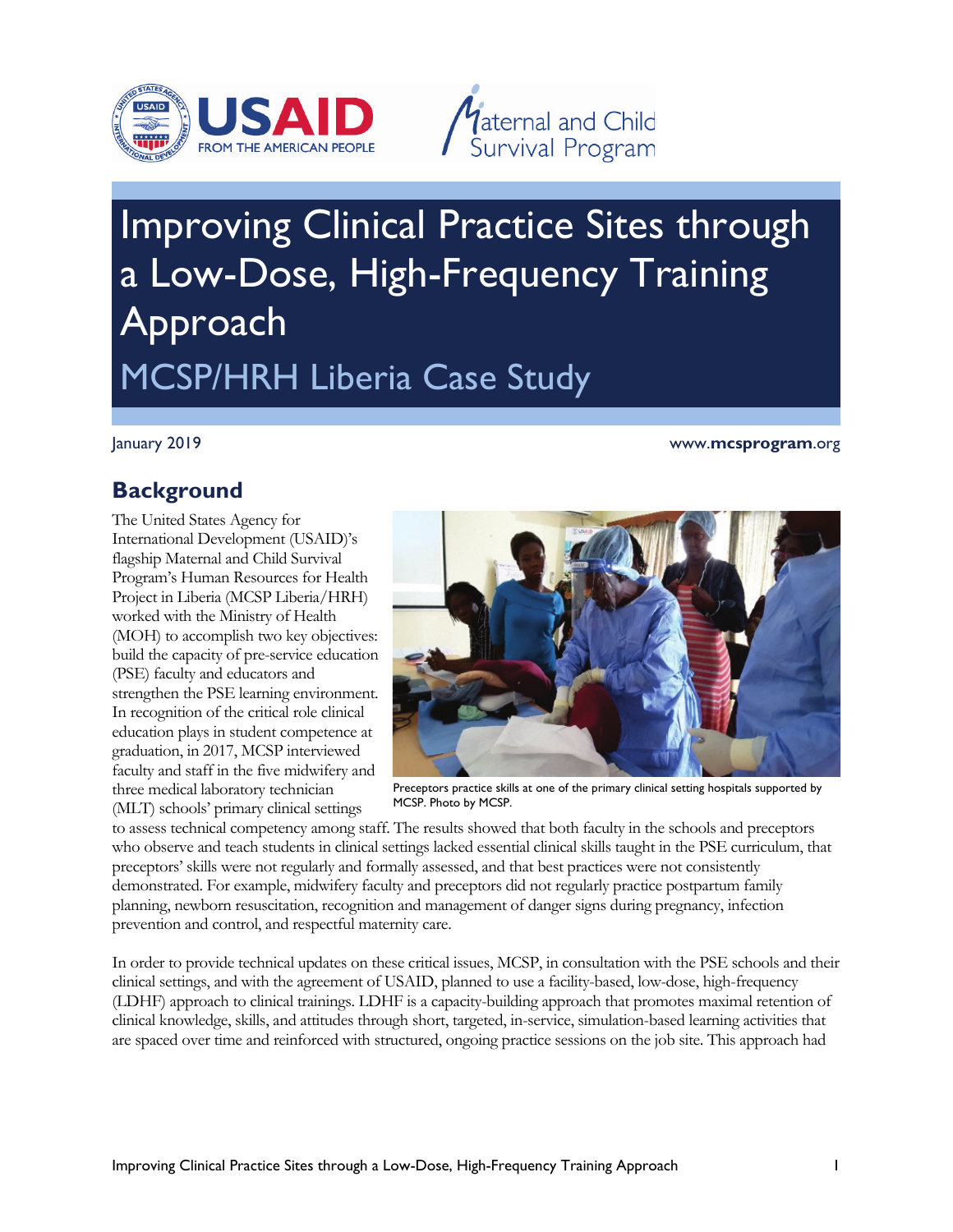been tested in Ghana and Uganda and resulted in significant improvements in patient outcomes: in Uganda, a 62% decrease in early newborn deaths,<sup>[1](#page-1-0)</sup> and in Ghana, a 56% reduction in newborn deaths within [2](#page-1-1)4 hours.<sup>2</sup>

While successfully implementing the midwifery LDHF program, MCSP tried the same approach to build competency for MLT faculty and preceptors. The MLT LDHF program lasted only six months but used a methodology similar to the one used by the midwifery program. Using the results of a competency assessment conducted at the clinical sites, MCSP determined that the MLT LDHF training would focus on four procedures: sample (blood) collection, malaria microscopy for diagnosis, blood type or blood grouping testing, and packed cell volume (hematocrit) testing.

# **Methodology**

Figure 1 shows the LDHF model that MCSP used in Liberia with notes on how it was adapted for midwifery and MLT clinical settings. The methodology is explained in more detail below.

#### **Figure 1. MCSP Low-Dose, High-Frequency Approach to Improve Clinical Practice Sites in Liberia**



## Low-Dose Trainings

MCSP started by training master mentors to support the LDHF activities. Both the midwifery and MLT trainings included one faculty member from each school, one preceptor from each clinical site, the MCSP PSE mentors based in each school, and MCSP staff. This 3-day training provided information on how to run simulations, use assessment tools, and manage the LDHF process.

MCSP's trainings for both midwifery and MLT faculty and preceptors were led by the master mentors with MCSP staff present to backstop the trainings. They started by administering an objective structured clinical exam (OSCE) to test trainees according to checklists from procedure manuals as they performed specific skills. After the OSCEs, the master mentors provided specific, targeted feedback to each participant to help them understand what they did correctly and where they made errors. Next, the mentors gave brief presentations on key skills, focusing on areas of difficulty for participants during their OSCEs. Trainings

<span id="page-1-0"></span>l <sup>1</sup> Evans CL, Johnson P, Bazant E, Bhatnagar N, Zgambo J, Khamis AR. 2014. Competency-based training "Helping Mothers Survive: Bleeding after Birth" for providers from central and remote facilities in three countries. *Int J Gynaecol Obstet*. 126(3):286–90.

<span id="page-1-1"></span><sup>&</sup>lt;sup>2</sup> Gomez PP, Nelson AR, Asiedu A, et al. 2018. Accelerating newborn survival in Ghana through a low-dose, high-frequency health worker training approach: a cluster randomized trial. *BMC Pregnancy Childbirth*. 18(1):72.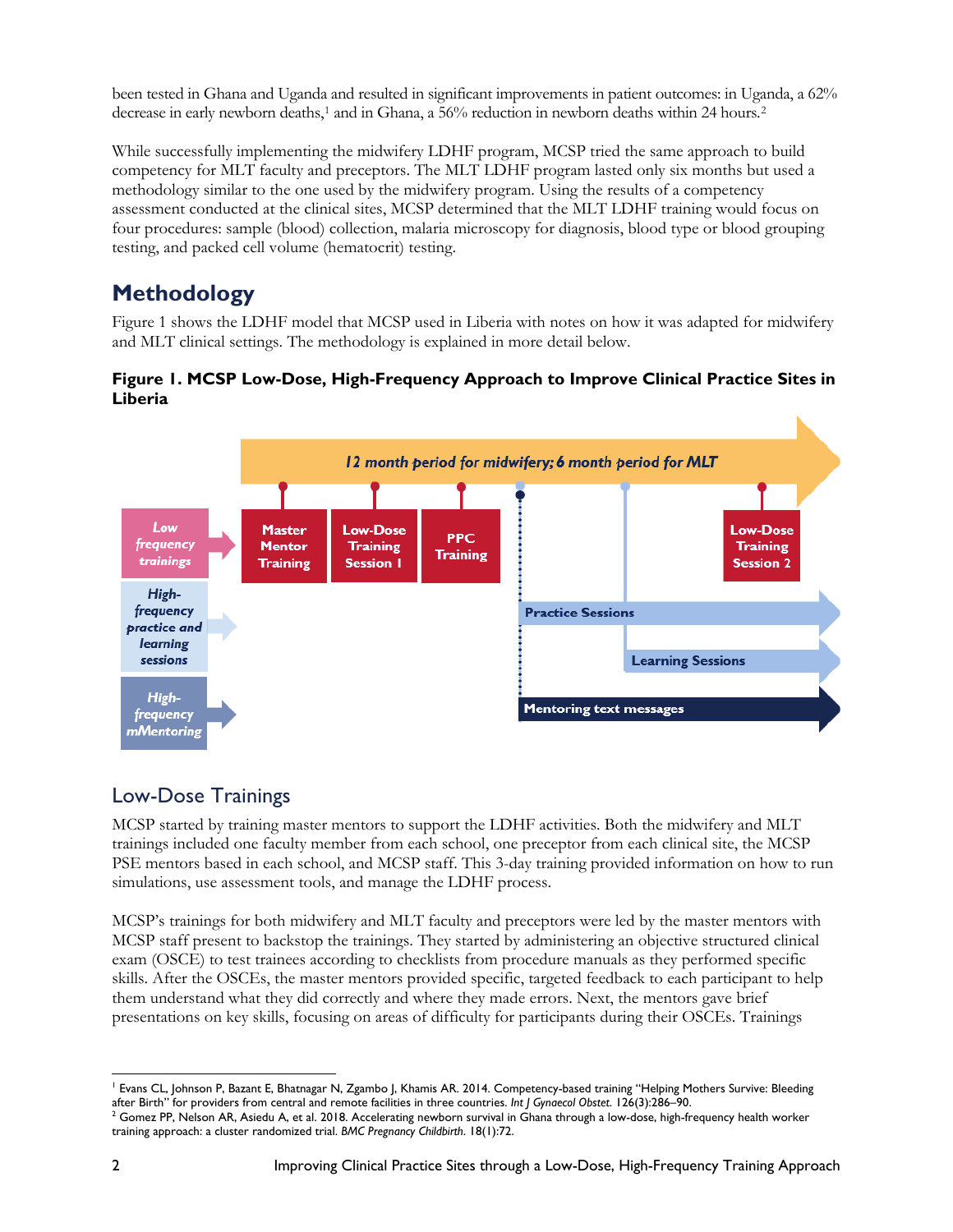finished with each participant taking another OSCE to see how their skills had improved, and the master mentors provided a final round of individualized feedback.

For the midwifery program, MCSP's first 3-day training focused on normal maternal and newborn conditions. Following this training, the practice and learning sessions described below started for participants in their schools and clinical settings. MCSP and the master mentors then delivered a second low-dose training for the same group of participants at each site, focusing this time on maternal and newborn complications.

MCSP and the MLT master mentors only conducted one training session to cover the four key skills identified. Trainings were conducted in a laboratory to enable participants to get practical experience throughout the workshop.

#### High-Frequency Practice and Learning Sessions

After both the first midwifery and MLT trainings, peer practice coordinators (PPCs), who were selected from among the participants and received a 1-day orientation, facilitated practice and learning sessions in the schools and clinics to reinforce new skills learned with support from MCSP's PSE mentors. Both programs provided PPCs with a plan for conducting the sessions, including a schedule with topics to cover and guidance on session management.

For the midwifery program, the practice and learning session plan called for PPCs to hold 20-minute practice sessions with each participant each week, using a checklist to coach participants in one skill per session. On average, each midwifery clinical site logged 400 hours of practice session time within 6 months. The plans also required master mentors and PPCs to facilitate two learning sessions at each facility, held 1 and 2 months after the first training. During the sessions, trainees provided feedback to the PPCs and master mentors on the LDHF experience, including success, challenges, solutions, and lessons learned.

For the MLT program, the practice sessions plan required the PPCs to conduct one peer practice session every two weeks. PPCs assessed participants' skills using the OSCE checklist. Individual self-assessment was encouraged for participating MLT faculty and preceptors and supplemented by facilitators' feedback, and two learning sessions were held. On average, each MLT clinical site logged 230 hours of practice time within 3 months.

#### High-Frequency Mobile Mentoring (mMentoring)

Both the midwifery and MLT programs also delivered SMS text messages to participants sent three times a week; these messages began after training and continued for 5 months for midwifery and 4 months for MLT. The messages either asked a single question and allowed participants to text back an answer or provided reminders on best practices. The 26 midwifery messages (sometimes sent more than once) had a response rate of 58%, while the 20 MLT messages (also sometimes sent more than once) had a 54% response rate. These brief quizzes and reminders reinforced key concepts delivered in the trainings, and they will continue to be sent by the MOH after MCSP's close.

## **Results**

Immediate post-training OSCE data compared to OSCE data collected at endline show that participants' skills were not only sustained but continued to improve through the high-frequency practice and learning sessions and mMentoring. The average post-test score for the midwifery OSCE was 90% for the immediate post-training OSCE (administered in February 2018), while it was 98% at MCSP's endline assessment (conducted July 2018). Figure 2 shows how the OSCE scores increased for each of the four MLT OSCEs administered.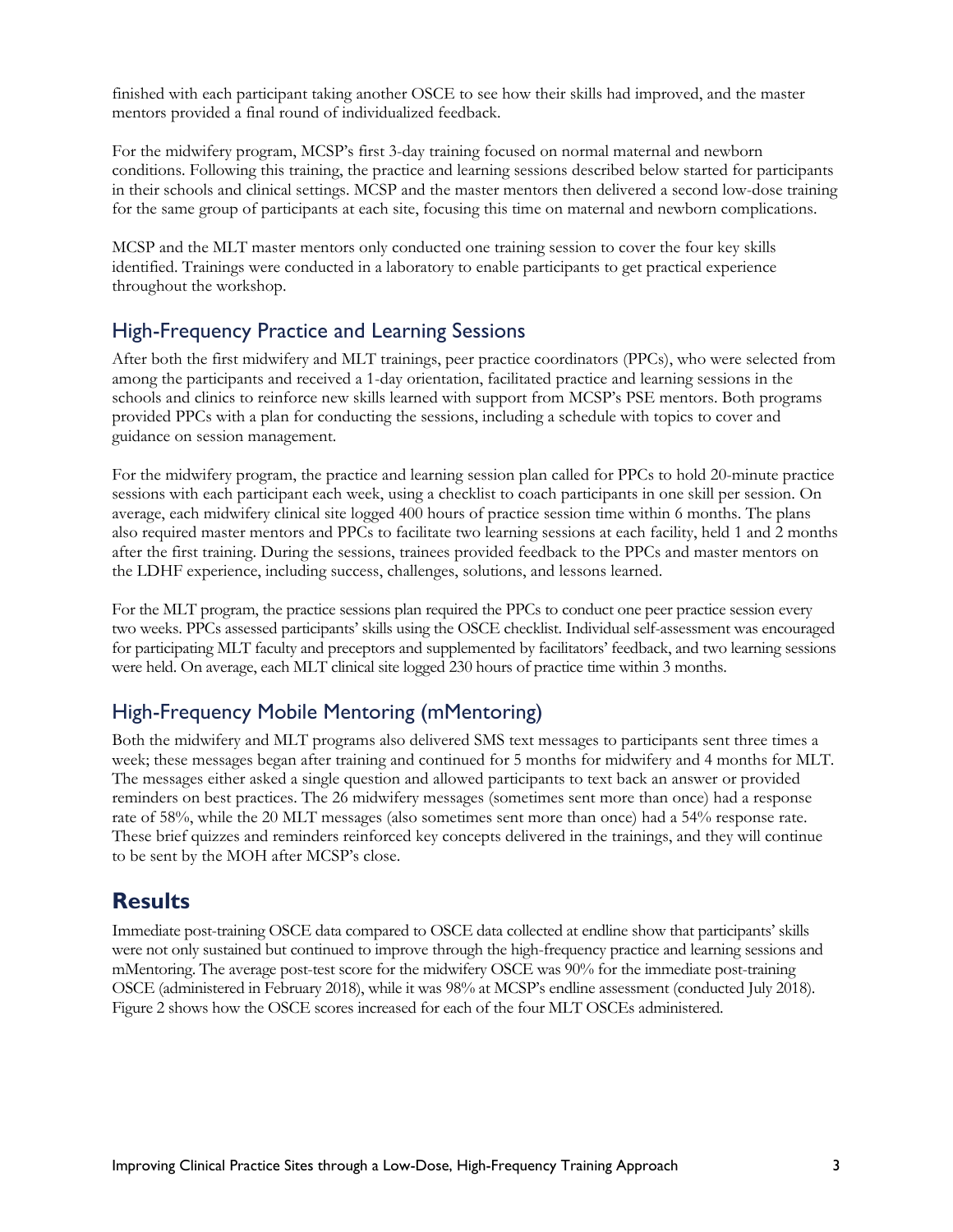**Figure 2. Medical Laboratory Technician Objective Structured Clinical Exam (OSCE) Score Averages Increased from the Immediate Post-Training Test (February 2018) to Endline (July 2018)**



■ Immediate Post-Training OSCE ■ Endline OSCE

Evaluations of the midwifery clinical sites to determine their performance on MOH clinical standards also showed significant improvements in these facilities. Figure 3 shows the average facility performance against standards by technical area at baseline, midline, and endline.





Finally, data collected show that increase in health worker skills improved client outcomes. Figure 4 shows an increase in correct use of the paragraph associated with decreased numbers of stillbirths in facilities, while the number of deliveries remained relatively consistent. While MCSP cannot claim causality between the LDHF approach and these changes, the reduction of stillbirths from over 400 to just over 100 within a year is significant.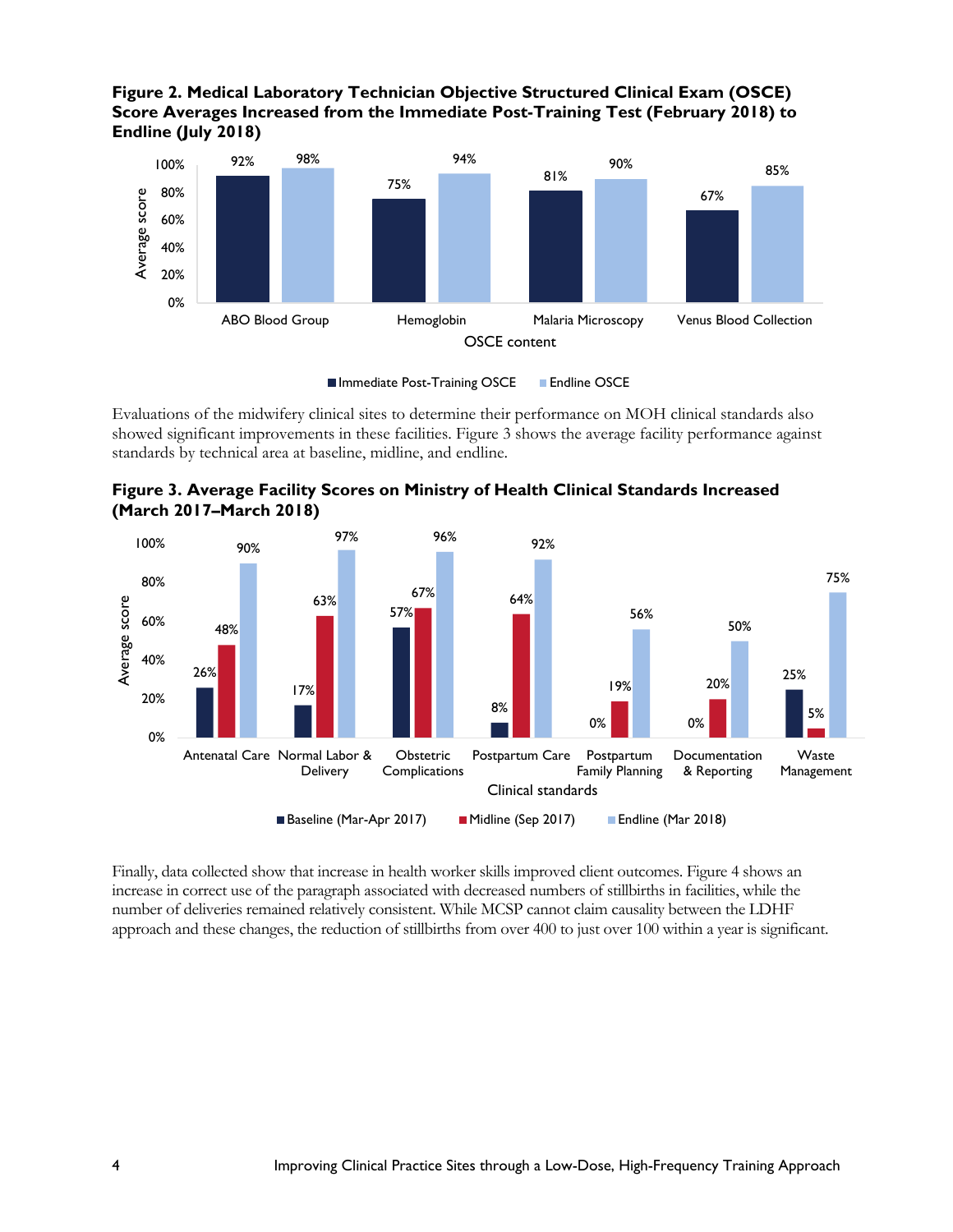

#### **Figure 4. Percentage of Deliveries for which a Partograph Was Correctly Used Increased, while Number of Stillbirths Decreased (November 2016–January 2018)**

MCSP is also optimistic that the LDHF approach will work for MLT clinical sites on a larger scale because of the success shown so far, because the approach promotes practical skills, and because it is set up to work even in situations with limited resources.

## **Lessons Learned**

MCSP's experience revealed lessons learned to improve future implementation of the LDHF model:

- The LDHF approach used in Liberia was effective for several reasons:
	- LDHF trainings for teams in the workplace used simulation, practice, and feedback followed by additional short, repeated practice sessions and SMS reminders.
	- Embedding learning at the facility ensures that the full team is engaged to improve its skills and is key to successfully translating learning into practice.
	- Use of the OSCE allows participants to demonstrate skills repeatedly, get individualized feedback, and learn where they need to improve.
- Most importantly for planning, MCSP learned (through implementation in Liberia and in other countries) that when determining a capacity-building approach, the skill criticality and the frequency at which it is performed matter. Skills that are highly critical and are used infrequently (e.g., managing shock, anaphylaxis, or newborn resuscitation) need regular and repeated practice opportunities and are ideal for use of the LDHF approach. Skills that are not as critical and performed frequently (such as MLT lab skills) may not need as much repetition, and more efficient approaches, such as facility-based mentoring and coaching using job aids, may be considered for use instead.
- Practicing providers can be resistant to change or believe their skills are sufficient. Emphasizing their role and importance in educating students, demonstrating gaps through OSCE results, and involving providers in identifying solutions to gaps are effective strategies to increase motivation and willingness to participate in skills updates.
- Job aids should be ready immediately after the first training to enable participants to start referencing and using them in practice upon returning to their facilities.